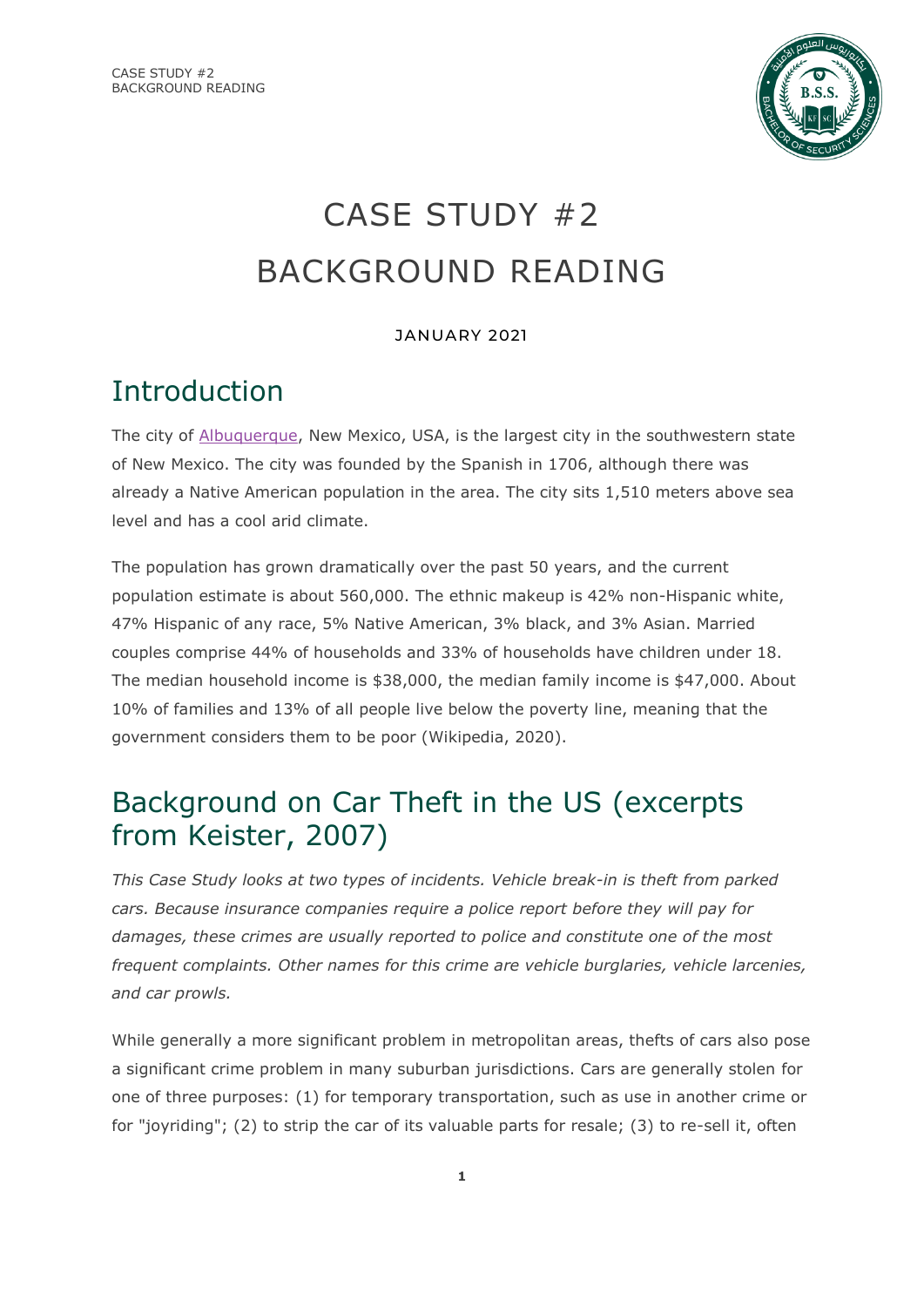

disguised as a legitimate car. The vast majority of car thefts are committed for transportation or "joyriding." Stolen cars generate higher insurance costs, inconvenience, and financial losses for car owners as well as the risks to the safety of police officers and other motorists from stolen vehicle pursuits.

# Factors Contributing to Thefts of and from Cars on Residential Streets and Driveways

Understanding the factors that contribute to your problem will help you frame your own local analysis questions, determine proper effectiveness measures, recognize key intervention points, and select appropriate responses. Where and when cars are parked are probably the most significant factors that offer opportunity to thieves.

### Location

**At single-family residences**. Because suburban residential areas are relatively safe and quiet, residents can become complacent about car security. They may leave their car doors unlocked or the keys in the ignition. Oftentimes, their homes' exterior lighting is wholly inadequate. Overly tall shrubbery and other brush on the premises can provide thieves with cover. An entire neighborhood filled with unlocked cars and poorly lit homes, with plenty of cover, is an inviting scene for a thief.

**On the street**. National Crime Survey data indicate that most car thefts (37 percent) occurs on the street outside the victim's home. A study conducted in the United Kingdom revealed that a car parked on the street is much more likely to be targeted by criminals than a car parked in a driveway. Hampshire (United Kingdom) police discovered that nearly one-half of all car crimes in Portsmouth occurred on only about 10 percent of the city's streets and that the pattern was even further concentrated within those streets.

Cars in residential locations that are adjacent to lower-tier socioeconomic neighborhoods (which often have higher crime rates) are generally more vulnerable. Thieves who reside in the high-crime neighborhoods need only walk a few blocks to search for items or cars to steal. They have the advantage of being familiar with the area.

**Residential subdivisions**. Residential subdivisions surrounded by rural lands and not served by public transportation are less likely to suffer from chronic car crime. Thieves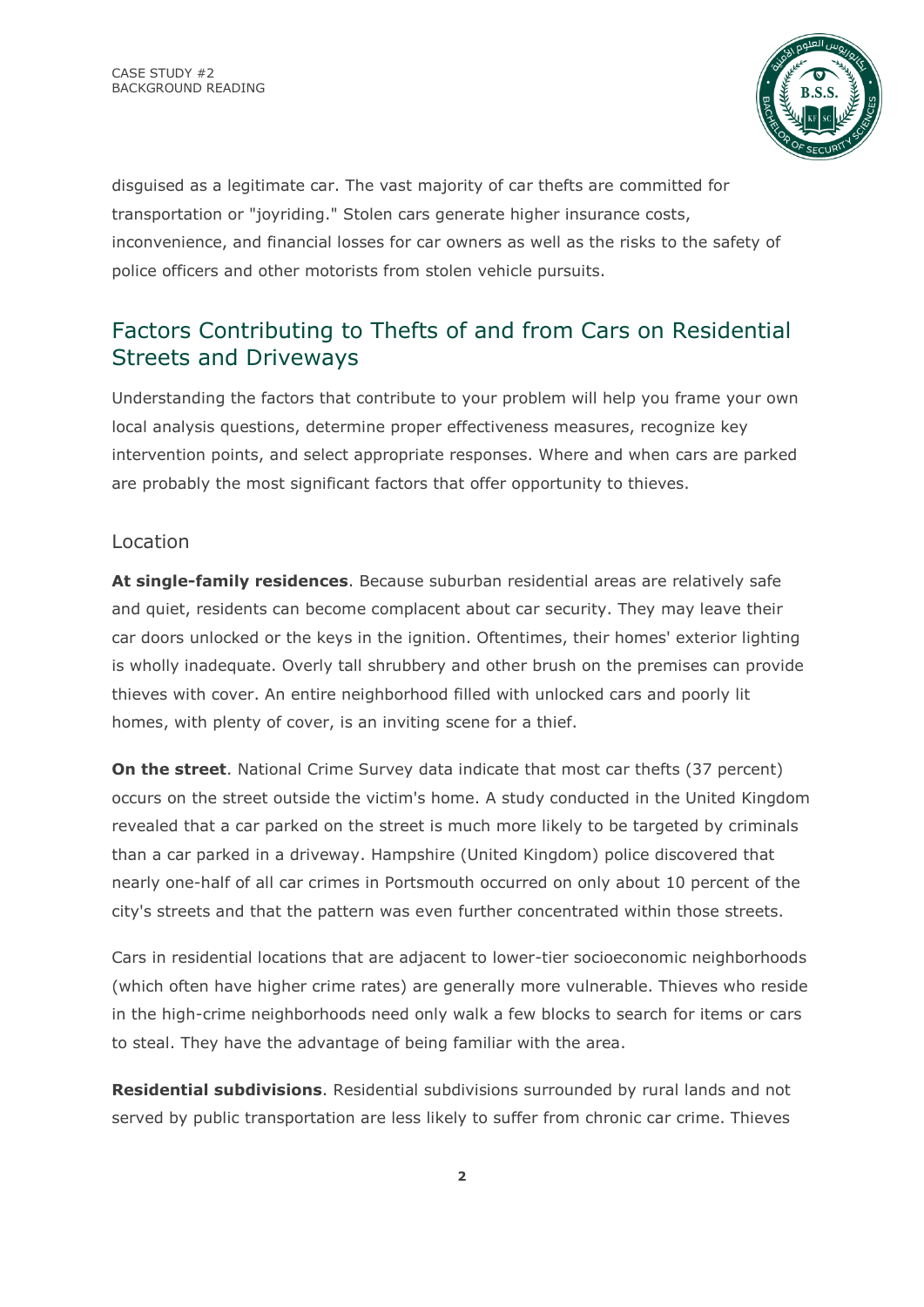

would have to travel to the location, and then walk around in unfamiliar neighborhoods where they are more likely to appear out of place and attract suspicion. Also, these areas often have no sidewalks, so pedestrian traffic in general draws attention.

## Time

Thefts of and from cars in suburban residential areas generally occur at night. This is because it is the time most cars are present in these areas, as well as the fact that darkness provides cover for the thieves. In residential areas that contain multi-family apartment complexes, parking lots can be vulnerable to thefts during the day because there are many people using the lots, thus providing anonymity to the offender. Some special events that draw large numbers of vehicles to an area also generate high volumes of thefts from cars.5

# Type of Car

Data on the most frequently stolen new cars and parts are compiled by the Highway Loss Data Institute and the Insurance Information Institute and are published annually online. Data on the theft of older model cars are reported by the National Insurance Crime Bureau. In general, older models of cars are more often stolen than more recent models because fewer of them contain in-built anti-theft devices, and thieves learn that particular models of cars are easier to steal than others. However, newer models may be targeted for theft if they contain expensive components in great demand.